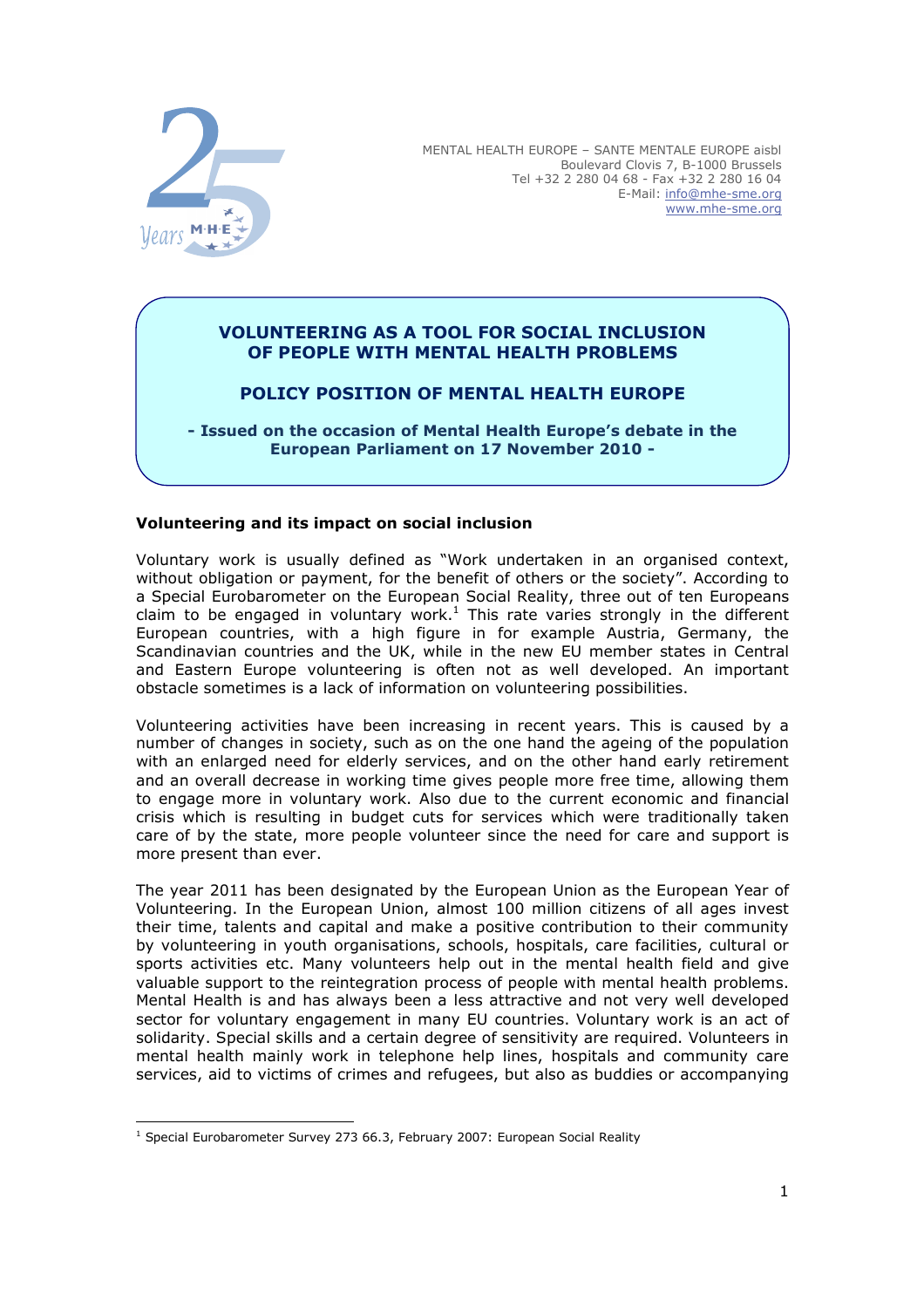groups of people with mental health problems on trips and holidays or providing logistical support to groups or associations of people with mental health problems.

People who are suffering from mental health problems themselves often take up volunteer positions which can be very beneficial for their own inclusion in the community. The impact is especially positive where a participation in the labour market is not possible for a certain period. Through volunteering, they can intensify interpersonal contacts and relations and prevent further social isolation. Volunteering gives the volunteer the opportunity to bring in his/her specific social skills and at the same time allows them to widen their own competences and to grow personally. This can have a very positive impact on the social inclusion of a person who has been suffering from mental health problems. Friendship without prejudice and partnership have great importance for coping with everyday life.

### **Conclusions**

Voluntary social engagement is an important resource for preservation and further development of the community. Voluntary work is an important component for shaping and improving Europe's Social Reality and the Social Cohesion of Europe's Society of today and tomorrow.

Volunteers can be valuable partners for people with mental health problems. People engaged in voluntary work create and achieve new skills and capabilities like leadership and organizational expertise. They also widen their own social networks. Voluntary engagement is therefore a fundamental instrument of the Lifelong Learning Strategy in the EU and is improving Europe's Social Reality of the future.

Volunteering in mental health is extremely important; according to the World Health Organisation one out of four persons face some form of mental health problems at least once during their lives. Therefore it is essential to ensure that the frameworks for facilitating involvement in voluntary activities in this field are taken forward by policy-makers.

If voluntary work shall fulfil its different challenges, it needs acceptance and recognition in society as well as support and encouragement from policy-makers by providing an appropriate infrastructure and financial support for all actors.

### Mental Health Europe Recommendations for Policy-Makers

Recommendations addressed to European Union policy-makers:

- Create a positive framework for education and training of volunteers to build up the competencies of volunteers
- Adopt minimal quality standards for voluntary work in a European quality framework for volunteering
- Make use of the Open Method of Coordination (OMC) for exchange and dissemination of best practices between EU Member States